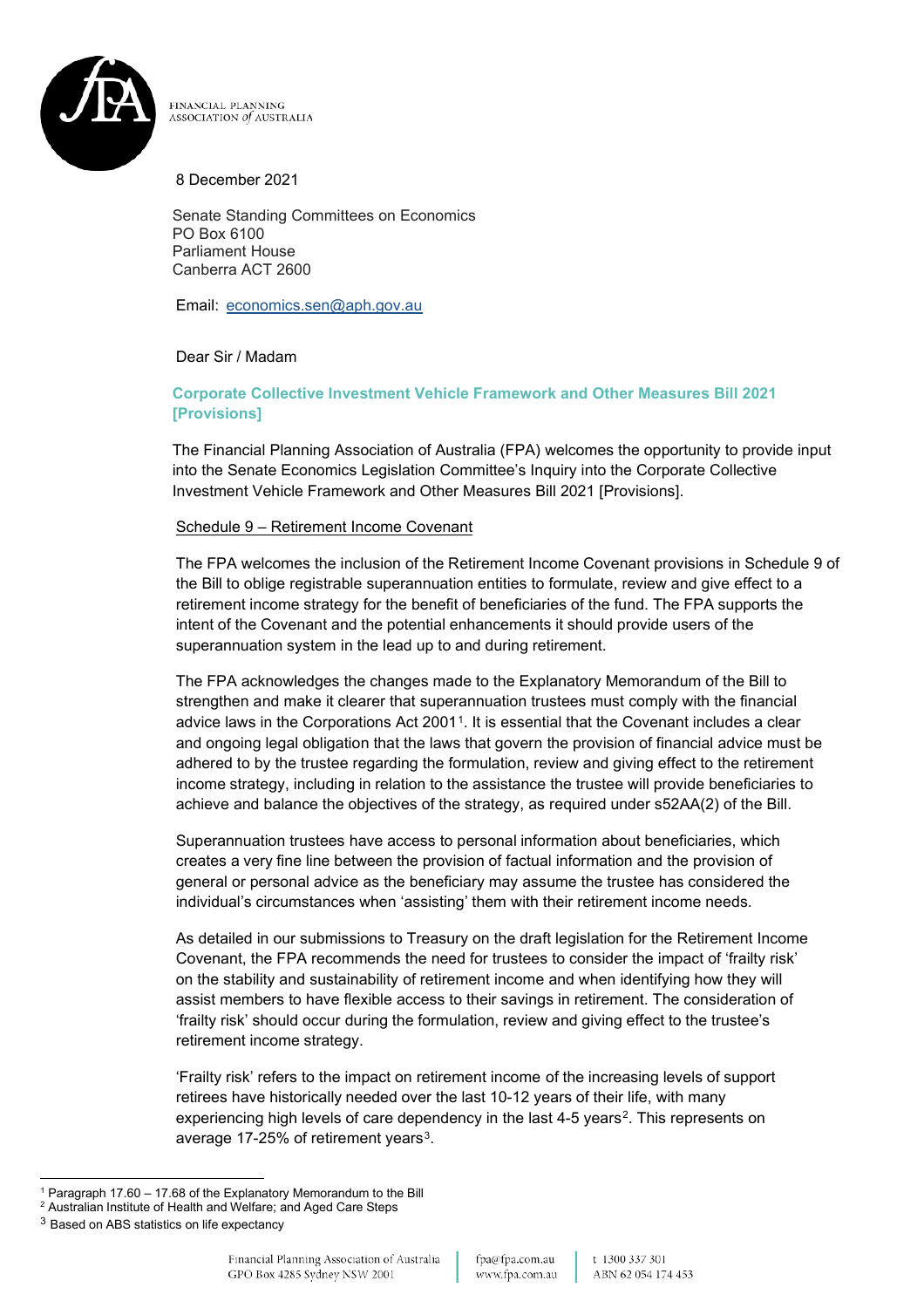With aged care costs ranging from \$5,200 to \$260,000 a year<sup>4</sup>, and the average balance of superannuation accounts of men and women aged 75 years and over being \$366,200 and \$270,300<sup>[5](#page-1-1)</sup> respectively, this could represent as much as 71% (men) or more than 96% (women) of a retiree's superannuation savings as they enter the years of their retirement during which they will require the most care.

The FPA acknowledges the inclusion in  $s52AA(2)(b)(iv)$  of the Bill that the strategy must address how the trustee will assist beneficiaries to manage expected risks to the sustainability and stability of retirement income over the period of retirement including "*any other risks to the sustainability and stability of the retirement income*".

We note the following paragraphs of the Explanatory Memorandum to the Bill states:

17.55 The risks that are listed in the legislation are not exhaustive of the types of risk that *could be considered and managed. Other potential risks could include risks associated with beneficiaries' disengagement with, or lack of access to, the fund. There is also the risk to the appropriate management of the sustainability and stability of expected retirement income posed by issues associated with beneficiaries' potential cognitive decline over time.*

*17.57 Trustees are expected to consider situations where it is anticipated that beneficiaries will need access to funds over retirement. Trustees may wish to consider the life stage of beneficiaries and likely consumption needs. It would be prudent for a trustee to consider financial and in-kind support offered by state/territory and federal governments to offset health and aged care costs when determining the needs of beneficiaries to have flexible access to expected funds.*

The FPA welcomes the acknowledgement of the potential impact of cognitive decline, health, and aged care needs on retirement income however, these aged care costs will continue to increase for the Government with the implementation of the Royal Commission recommendations to improve the quality of aged care services in Australia. The increase in demand from the projected ageing population will put further pressure on the level of Government support available to each individual.

The FPA understands the Aged Care Royal Commission did not agree on how to meet the rising aged care costs and the Government did not accept all the recommendations in the Royal Commission Report in relation to aged care funding arrangements. Without a rise in Government assistance there will need to be more of a user-pays system for funding aged care.

Individuals will need to factor in health and aged care costs rather than just rely on Government funding. This in turn will reduce the pressure on Government funding of aged care services. Costs to be considered in the 'frailty years' may include the following:

- Contributions for home packages received which are based on assessable income
- Contribution towards Commonwealth Home Support Program (CHSP) services
- Funding private care to supplement home care packages received
- Funding private care while waiting for a home care package to be allocated
- Capital expenditure to modify the home to cater for the client if they are less mobile
- Funding a move to residential aged care services including upfront (Refundable

<span id="page-1-0"></span><sup>4</sup> Aged Care Steps

<span id="page-1-1"></span><sup>5</sup> Australian Bureau of Statistics Household Income and Wealth, Australia 2017-2018.